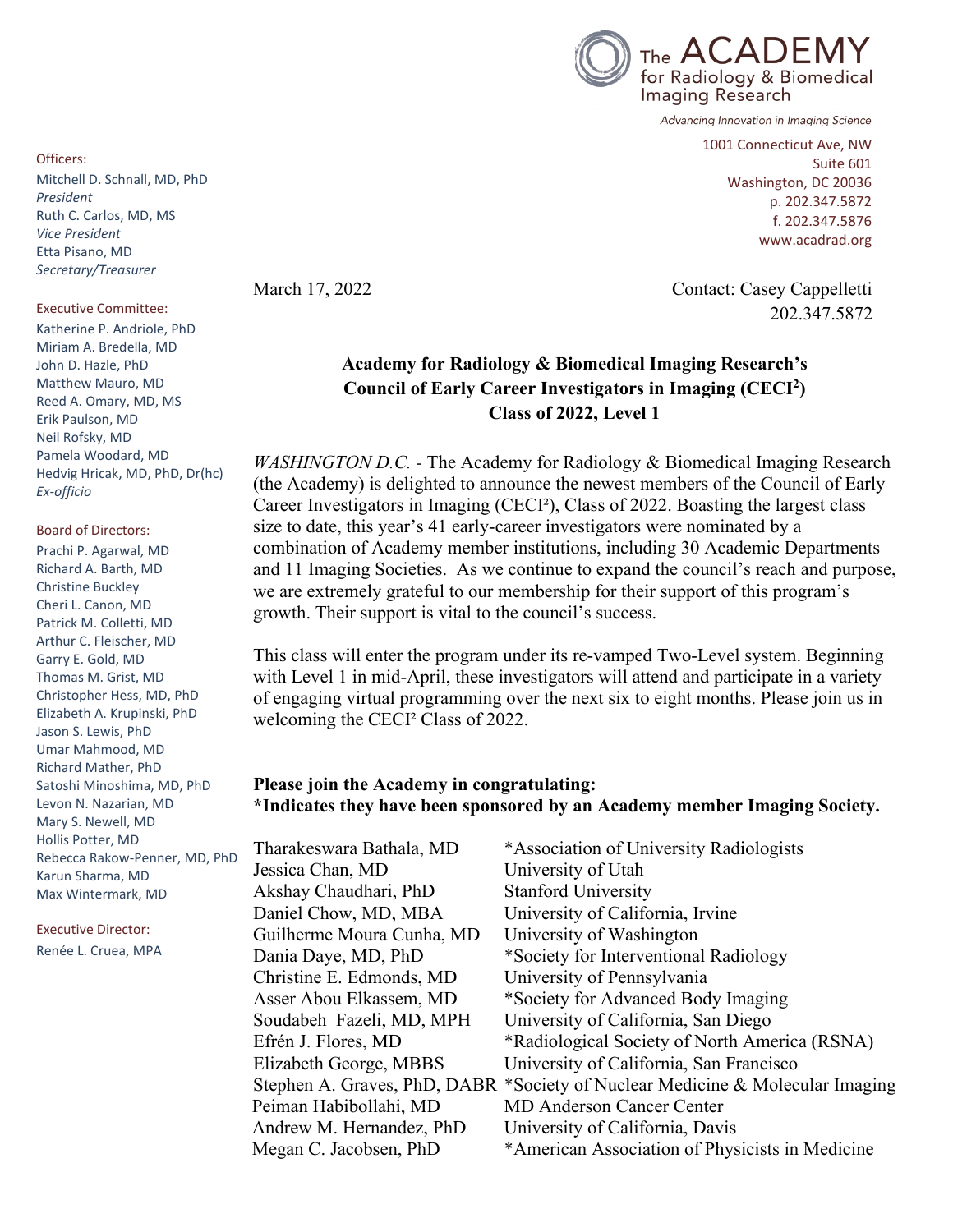| James Michael Kelly, PhD         | Weill Cornell Medicine                                                          |
|----------------------------------|---------------------------------------------------------------------------------|
| Sadia Khanani, MD                | Mayo Clinic                                                                     |
| Mary Ellen Koran, MD, PhD        | Vanderbilt University Medical Center                                            |
| Leslie Lamb, MD, MSc             | Massachusetts General Hospital                                                  |
| Yi Li, MD                        | *Society for Pediatric Radiology                                                |
| Sajan Goud Lingala, PhD          | University of Iowa                                                              |
| Kirti Magudia, MD, PhD           | Duke Health                                                                     |
| Yingying Ning, PhD               | *World Molecular Imaging Society                                                |
| Sarah J. Nyante, PhD             | University of North Carolina at Chapel Hill                                     |
| Ashwin Singh Parihar, MBBS, MD   | *American College of Nuclear Medicine                                           |
| Bhavika K. Patel, MD             | *Society of Breast Imaging                                                      |
|                                  | Janardhana Ponnatapura, MBBS, DNB, MD Wake Forest University School of Medicine |
| Amir Pourmorteza, PhD            | <b>Emory University</b>                                                         |
| Scott B. Raymond, MD, PhD        | University of Vermont Medical Center                                            |
| Natasha Sheybani, PhD            | University of Virginia                                                          |
| Amanda Smolock, MD, PhD          | Medical College of Wisconsin                                                    |
| Bragi Sveinsson, PhD             | *International Society of Magnetic Resonance in Medicine                        |
| Nathaniel Cuthbert Swinburne, MD | Memorial Sloan Kettering Cancer Center                                          |
| Manoj Tanwar, MD                 | University of Alabama at Birmingham                                             |
| William V. Wagstaff, MD, MS      | *Society for Imaging Informatics in Medicine                                    |
| Ping Wang, MD, PhD               | Michigan State University                                                       |
| Andrew L. Wentland, MD, PhD      | University of Wisconsin, Madison                                                |
| Muriah Wheelock, PhD             | Washington University School of Medicine                                        |
| Vivek Srikar Yedavalli, MD, MS   | Johns Hopkins School of Medicine                                                |
| Rongxiao Zhang, PhD              | Dartmouth University                                                            |
| Haoyin Zhou, PhD                 | Brigham and Women's Hospital                                                    |

These investigators will have the opportunity not only to participate in our digital programming, but also to earn a coveted spot in our Level 2 in-person events and meetings.

### **Members of CECI2 Level 1 will participate in various virtual activities, including:**

- CECI² Class of 2022 Virtual Orientation
- The Academy's CECI<sup>2</sup> Mock Study Section & Grant Review Process
- "Becoming an Advocate for Imaging," an Advocacy 101 session with the Academy Senior Director of Government Affairs and Strategic Initiatives
- Peer to Peer networking with fellow class members and CECI<sup>2</sup> alumni through various "Wine about it" sessions
- Academy "Ask Me Anything" sessions with leaders and innovators from across our robust imaging community
- Dedicated NIH informational sessions, such as "Grant Funding Myth Busters" and "Welcome to the Jungle – How to successfully navigate the NIH's grant funding process"

#### **And much more!**

Attendance at and participation in these virtual events will determine whether class members are invited to enter Level 2 of the CECI<sup>2</sup> program. Successful completion of our Level 1 programming ensures that Level 2 participants have been able to absorb valuable information as well as connect with one another in advance of coming to Washington, D.C. to advocate for imaging research.